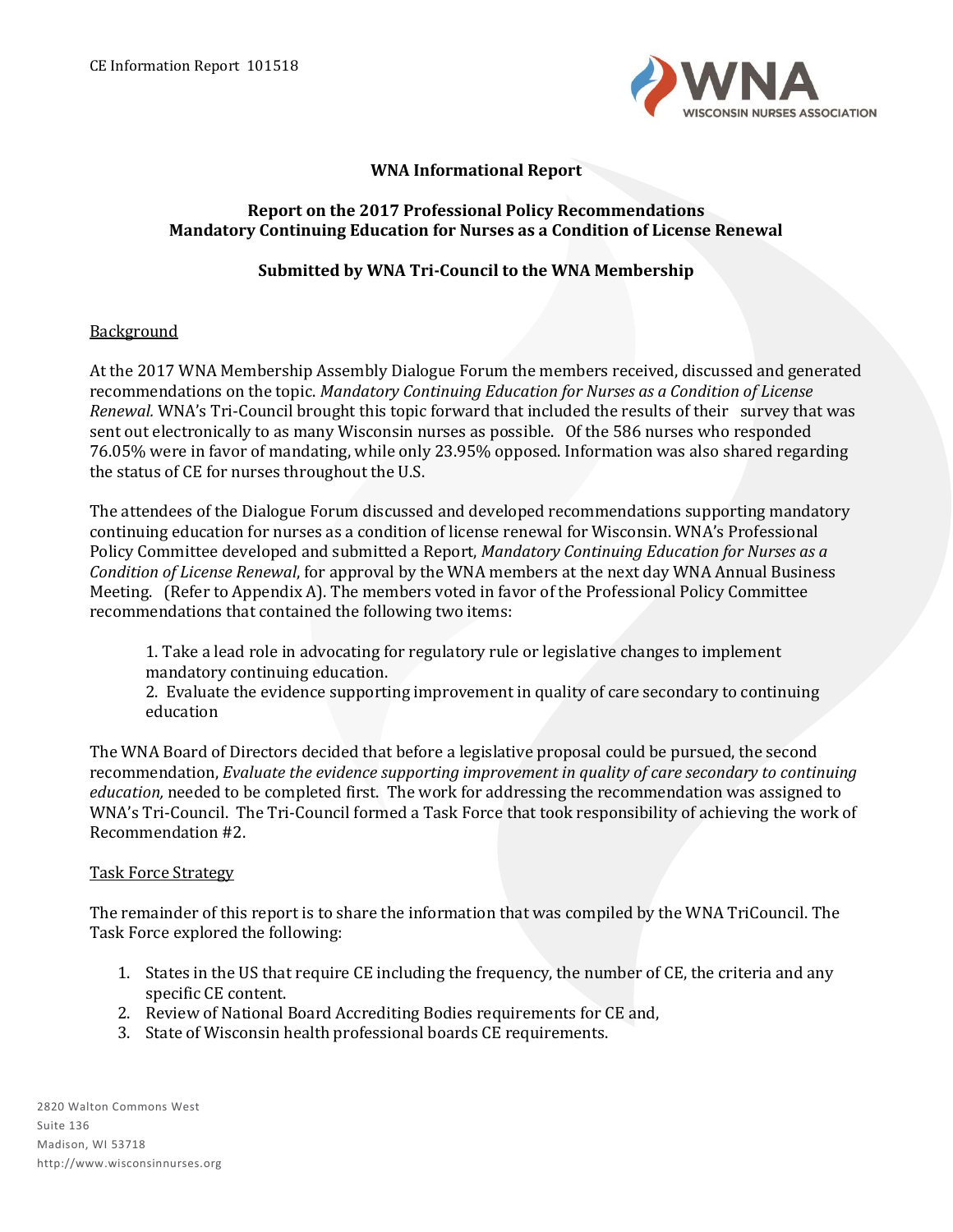## Initial Findings

Currently, CE is required for nurses in 32 states across the country, meaning that Wisconsin could be viewed as behind the majority of states for this regulatory requirement. As the field of nursing is constantly changing, advancing and evolving, it is important that nurses maintain competency throughout their careers so they are able to continue to provide optimum patient care (Refer to Appendix B).

The American Nurses Credentialing Center (ANCC) requires CE as one of the standards for national board recertification. The rationale for this ANCC standard is found in their handbook which states it "provides evidence to the public that the certified individual is meeting requirements for continued competence by updating his or her knowledge and showing commitment to lifelong learning." <sup>i</sup>(Source)

To gain information about this issue, the WNA Tri-Council conducted a search and review of states that require CE for re-licensure, use of accreditation and certification boards that use CE, and professional organizations that recognize the value of CE in the state of Wisconsin.

### Findings

## **States in the US that require CE including the frequency, the number of CE, the criteria and any specific CE content.**

The CE Task force explored the requirements per state in all 50 states. 34 states require continuing education to renew a nursing license, including all 4 of Wisconsin's Border States. As an example, Illinois requires 25 hours per 2-year recertification period. Rules associated with Ce in Illinois include: maximum 12 CEU can be obtained with online resources 24 hours (i.e. webinars, videos, etc.). Nurses may only use one source per renewal period. If the program does not have an identified CE designation, 60 minutes equals 1 hour of CE.

*Activities that are recognized as CE.*

- Obtaining a nursing specialty certification (i.e. Clinical Nurse Specialist, Nurse Anesthetist, Nurse Midwife, Nurse Practitioner) earns 25 CEU.
- Passing a national nursing specialty exam can result in 10 CEU, with a maximum of 20 CEU earned in this way in each renewal period.
- Academic credit earns CEU, 5 CEU per semester credit and 3 CEU per quarter credit.
- Publication in journals, peer reviewed textbooks or nursing textbooks can also earn a maximum of 10 CEU per renewal period.
- Preceptorship earns CEU with a minimum of 120 hours with a ratio of 1 student/employee to 1 preceptor.
- Precepting can earn a maximum of 5 CEU per renewal period. With all of the options, no exam/publication/course may be repeated for credit in the same renewal period.

#### *Recognized Accrediting Bodies*

Depending on the CE programs or activities must be approved or offered by The American Association of Nurse Anesthetists (AANA), The American Association of Nurse Practitioners (AANP), The Accreditation Council for Continuing Medical Education (AACME), The American College of Nurse-Midwives (ACNM), The American Nurses Credentialing Center (ANCC), The American Osteopathic Association (AOA), The National Association of Clinical Nurse Specialists (NACNS), The National Association for Practical Nurse Education and Service, Inc. (NAPNES), The National League for Nursing (NLN), or another state or provincial board of nursing.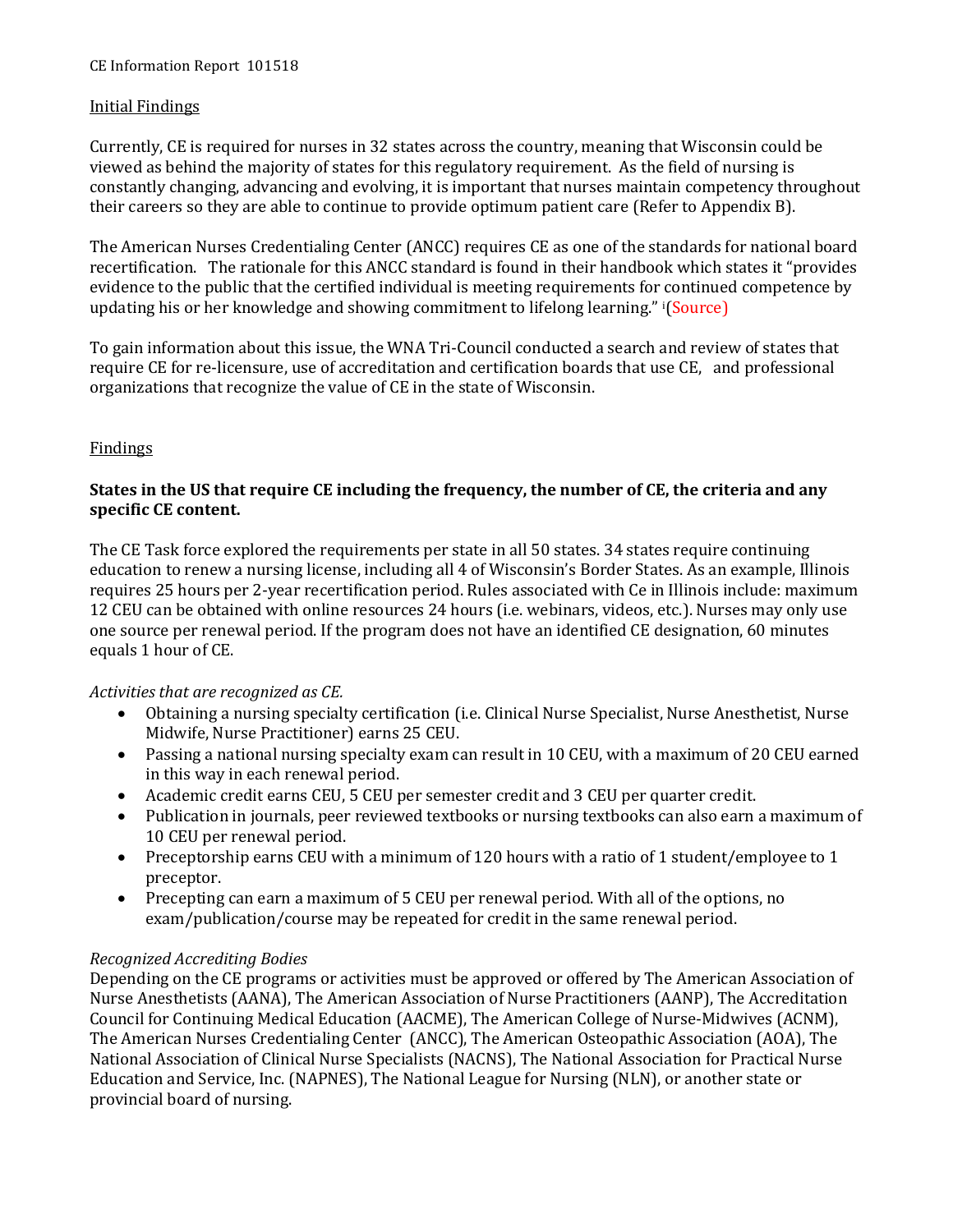# **Review of National Board Accrediting Bodies requirements for CE**

Forty-two National Board Accrediting Boards were systematically reviewed with a focus on 1.) the requirements of CE and 2.) the categories or standards surrounding the requirements.

Of the 42 Boards surveyed, 41 of them required CE as part of the recertification process. While the quantity of CEs required for recertification varies across the Boards, as does the frequency of renewal, the average amount of CE required per year is 15.

All of the Boards had a variety of ways that CE could be earned including academic study, academic teaching, conferences, presentations, publications, preceptorship, exam review and other activities.

Additionally, the majority of Boards required a designated proportion of CE be related to the specific field of nursing, e.g. Medical-Surgical Nursing Certification Board requires 90 CE per 5-year re-certification period, and 68 of the CEs must be specific to medical-surgical nursing. It is also noted that many of the Boards give the option of recertifying by exam, albeit some require CEU with the exam.

## **State of Wisconsin Health Related Boards**

A review of Wisconsin's State Licensing Boards in Wisconsin was also conducted.

Of the 50 professional licensing boards:

- 11 do not require CE for recertification, which includes Registered Nurses, Licensed Practical Nurses and Nurse Midwives.
- The other 39 disciplines including chiropractic radiological technician, independent social workers and dental hygienists require continued education, with requirements averaging 26.9 hours per year.

In the review, it is noted that many professions offer options for earning CE, including academic coursework and preceptorship.

## **Conclusions**

There is sufficient data about the use of mandatory CE across the US for both relicensure and national board certification.

It can be said that the majority of states that require CE for nurses, provide for many options to obtain CE which demonstrate value toward life-long learning, competency and career development.

The variety of professionals around the state, in health care and non-health care, positions that require CE further bolsters the themes of validity and rationale of mandatory CE for nurses. Nursing is growing rapidly nurses need to have the resources and education necessary to grow with these changes.

The WNA Tri-Council does not believe that it was their role to offer recommendations for next steps but rather provide the information as presented, i.e trends and patterns for national board recertification and states requiring CE and Wisconsin's licensed health professionals requiring CE as a condition of licensure.

The purpose of the Tri-Council is to seek and identify trends that impact the nursing profession. As other states, boards and professions shift towards a habit of continuing education, we feel that it is important to act and modify our practice, to provide the best patient outcomes and well-educated nurses.